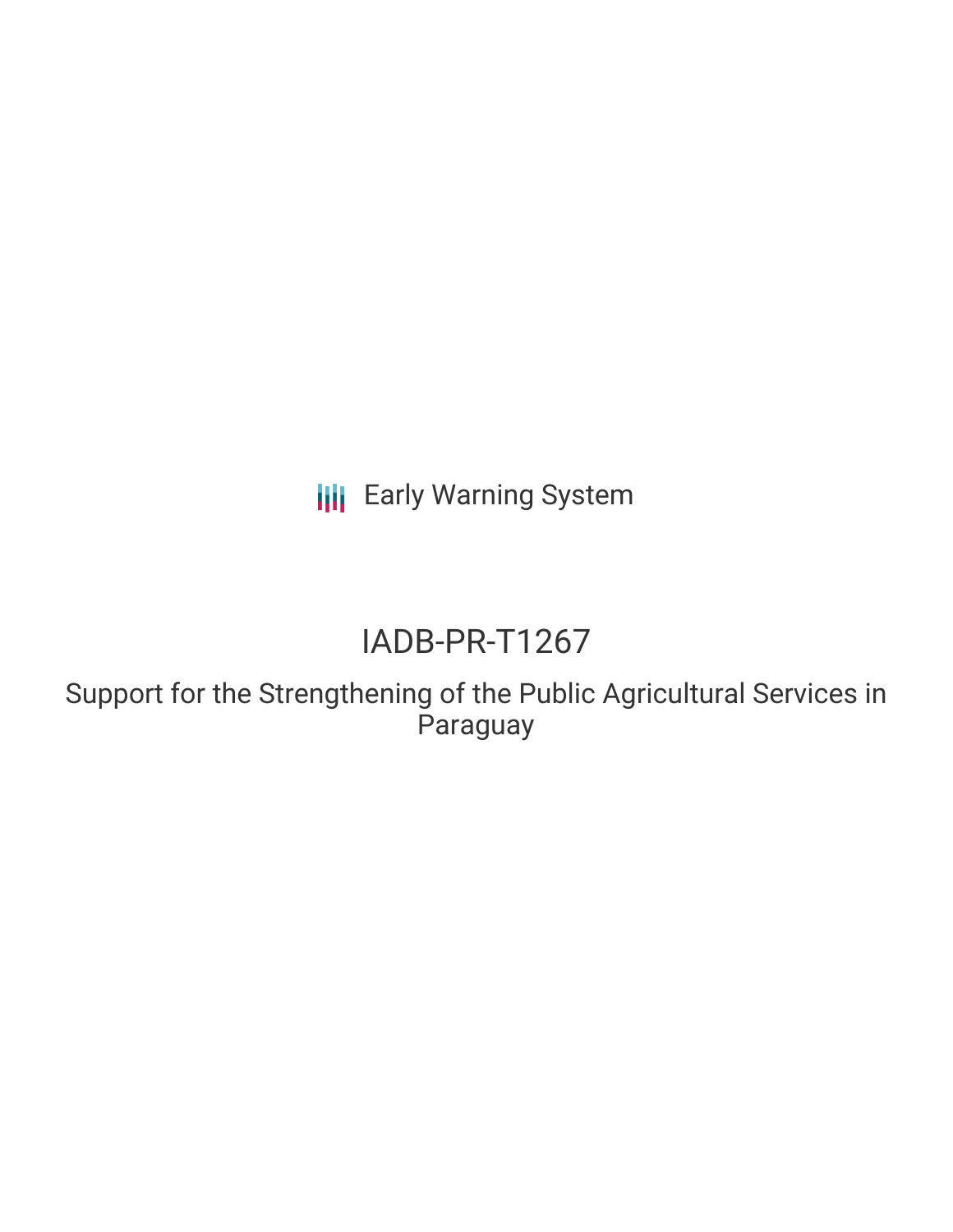

## Early Warning System Support for the Strengthening of the Public Agricultural Services in Paraguay

#### **Quick Facts**

| <b>Countries</b>                | Paraguay                                                                 |
|---------------------------------|--------------------------------------------------------------------------|
| <b>Financial Institutions</b>   | Inter-American Development Bank (IADB)                                   |
| <b>Status</b>                   | Active                                                                   |
| <b>Bank Risk Rating</b>         | С                                                                        |
| <b>Voting Date</b>              | 2019-03-14                                                               |
| <b>Borrower</b>                 | Government of Paraguay                                                   |
| <b>Sectors</b>                  | Agriculture and Forestry, Climate and Environment, Technical Cooperation |
| <b>Potential Rights Impacts</b> | <b>Healthy Environment</b>                                               |
| <b>Investment Type(s)</b>       | Grant                                                                    |
| <b>Investment Amount (USD)</b>  | $$0.40$ million                                                          |
| <b>Project Cost (USD)</b>       | $$0.40$ million                                                          |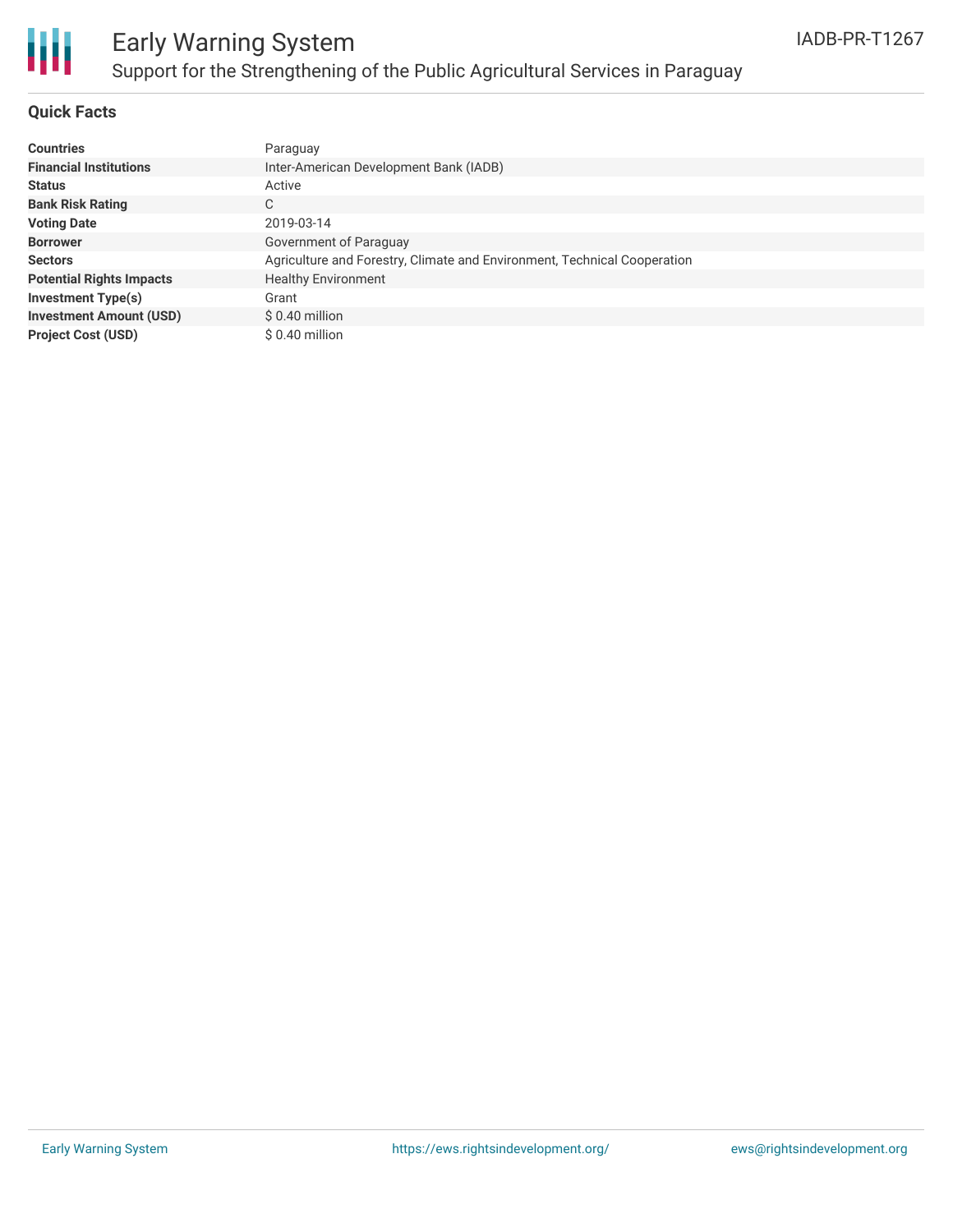

#### **Project Description**

The general objective of the operation is to support the strengthening of public agricultural services in Paraguay. The specific objectives are: i) to develop technical, operational and institutional studies for the design, preparation, approval and initiation of the Project for the Improvement of Research, Innovation and Transfer of Agricultural Technology (PR-L1162); and ii) analyze aspects of the public institutionality of the system that may be affecting the development of the agricultural sector.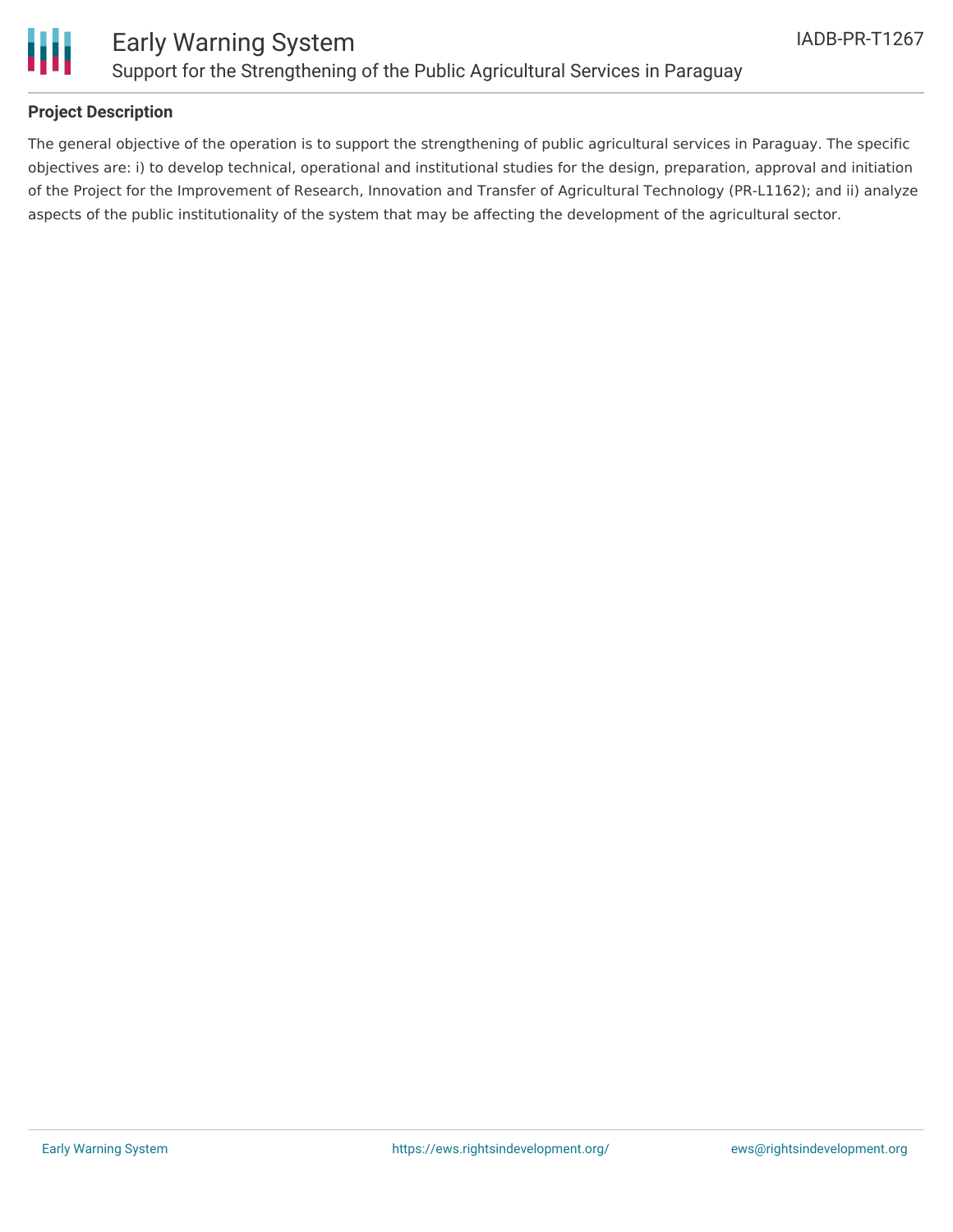

### Early Warning System Support for the Strengthening of the Public Agricultural Services in Paraguay

#### **Investment Description**

• Inter-American Development Bank (IADB)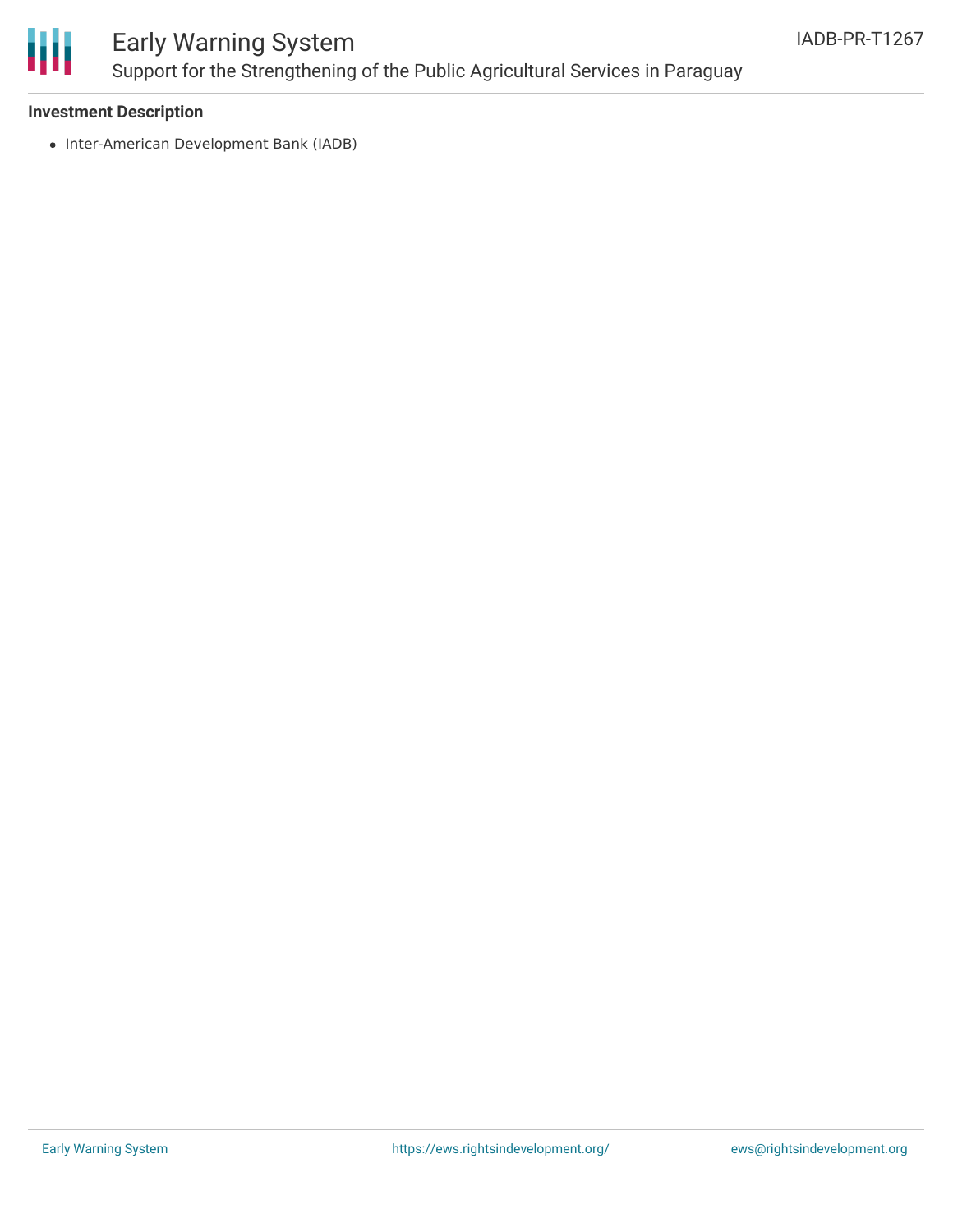

#### **Contact Information**

#### ACCOUNTABILITY MECHANISM OF IADB

The Independent Consultation and Investigation Mechanism (MICI) is the independent complaint mechanism and fact-finding body for people who have been or are likely to be adversely affected by an Inter-American Development Bank (IDB) or Inter-American Investment Corporation (IIC)-funded project. If you submit a complaint to MICI, they may assist you in addressing the problems you raised through a dispute-resolution process with those implementing the project and/or through an investigation to assess whether the IDB or IIC is following its own policies for preventing or mitigating harm to people or the environment. You can submit a complaint by sending an email to MICI@iadb.org. You can learn more about the MICI and how to file a complaint at http://www.iadb.org/en/mici/mici,1752.html (in English) or http://www.iadb.org/es/mici/mici,1752.html (Spanish).